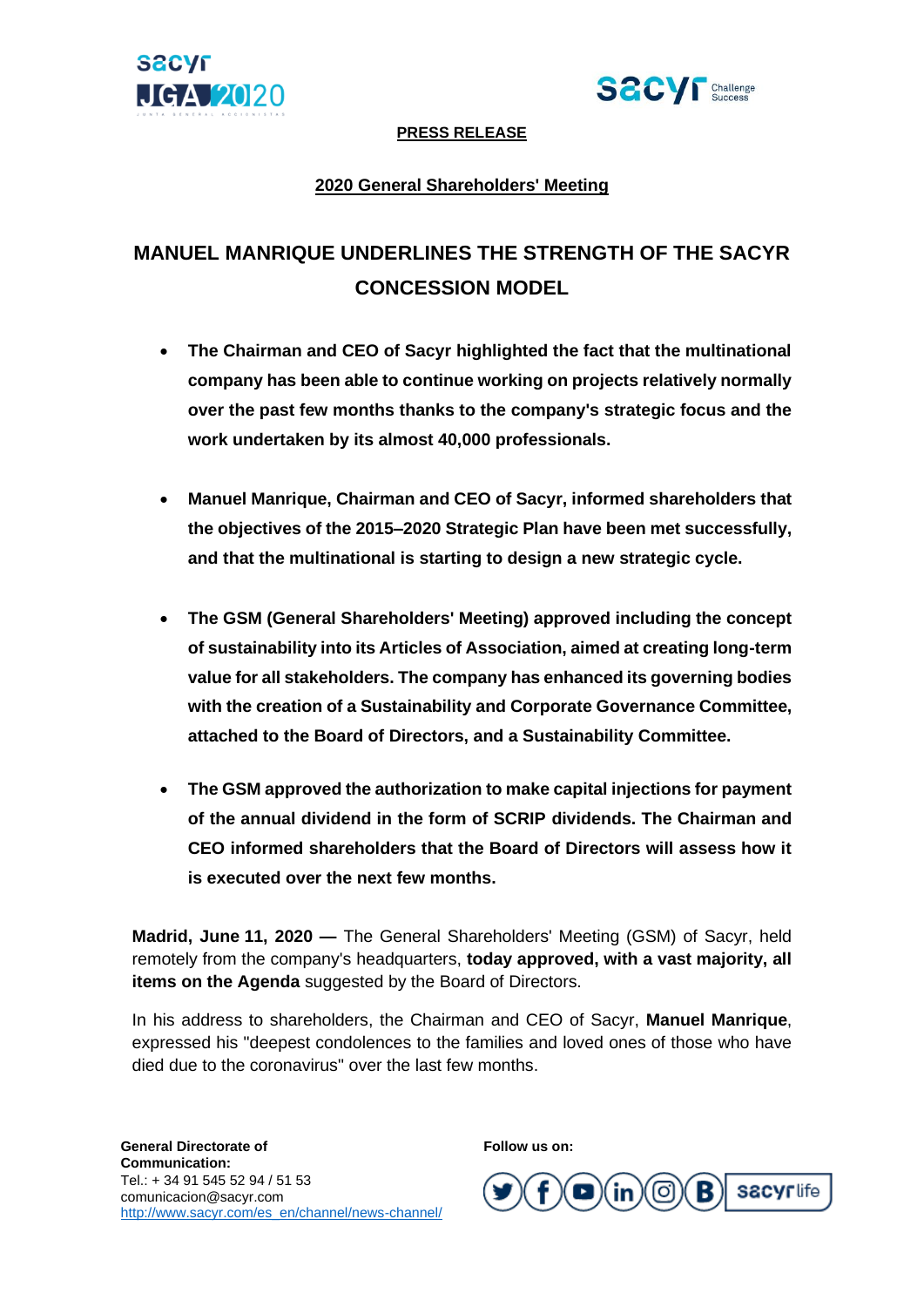



## **PRESS RELEASE**

"At Sacyr, we are doing everything we can to **protect and care for the people** we serve in 30 countries, and also our workers, taking all preventive and safety measures within our reach," he explained.

The Chairman and CEO detailed some of the measures and initiatives taken by the company in order to help fight the pandemic in the countries in which it is present. He stressed that the savings generated by holding the GSM virtually will be donated to a soup kitchen program. This donation will be added to those already made during the crisis for the purchase of healthcare material in Spain, Portugal, Peru, etc., together with the donation of food to various NGOs in Spain.

#### **Business Continuity**

Manuel Manrique referred to the effect of the crisis caused by COVID-19 on the company's business and stressed that the Sacyr concessional model has meant that it could "**maintain normal activity**." Around 80% of Sacyr's EBITDA comes from lowdemand concession-related assets.

"In the area of infrastructure, there has been some temporary downtime, but today, activity is nearly back to normal. In Services, many areas that provide health, hygiene and sanitation services have intensified their work," he said.

#### **Financial Situation**

Manuel Manrique emphasized the **sharp reduction in debt** with recourse achieved over recent years and the care taken in terms of cash flow management. The company has more than sufficient liquidity to meet short-term maturities. Moreover, in recent weeks, new liquidity lines have increased by more than EUR 300 million.

The Chairman and CEO of Sacyr explained to the shareholders that **normality for the company is gradually resuming**. He noted, however, that the new situation requires "greater commitment to society and all stakeholders."

"We will increasingly turn to people as the center of our strategy and move together toward the goal of a more diverse, responsible, committed and sustainable society," he emphasized.

# **Strengthening Sustainability**

Sustainability has gained particular relevance in Sacyr's strategy. In March, Sacyr strengthened its corporate governance bodies by creating a Sustainability and Corporate

**Follow us on:**